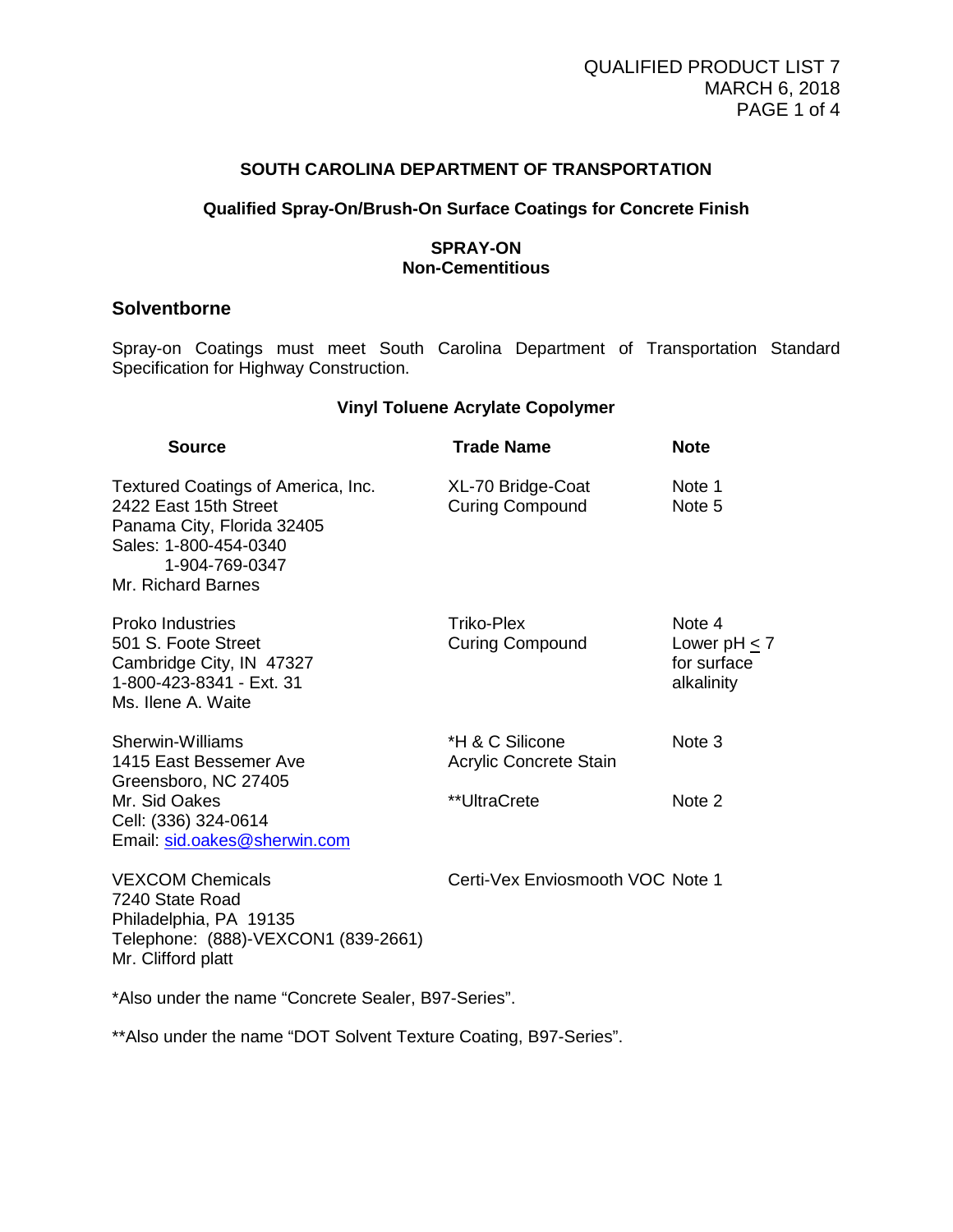# **Waterborne**

Spray-on Coatings must meet South Carolina Department of Transportation Standard Specifications for Highway Construction.

# **100% Pure Acrylic Copolymer Emulsion**

| <b>Source</b>                                                                                                                           | <b>Trade Name</b>                                                                                | <b>Note</b>                          |
|-----------------------------------------------------------------------------------------------------------------------------------------|--------------------------------------------------------------------------------------------------|--------------------------------------|
| <b>BASF Corporation</b><br>889 Valley Park Drive<br>Shakopee, MN 55379<br>Brian Spencer 803 - 873-2156<br>Zach Duggan 612-590-3719      | Master Protect HB 400<br><b>Curing Compound</b><br>Master Protect HB 200<br>Master Protect C 350 | Note 3<br>Note 5<br>Note 5<br>Note 5 |
| The Euclid Chemical Company<br>19218 Redwood Road<br>Cleveland, Ohio 44110<br>1-800-321-7628<br>Mr. Bob Bucheral<br>Fax: 1-216-531-9596 | Tammscoat<br><b>Curing Compound</b>                                                              | Note 3<br>Note 5                     |
| ProSpec America<br>8201 Arrowridge Blvd.<br>Charlotte, NC 28273<br>Michael Boenisch<br>(704) 529-4272<br>1-800-738-1621                 | <b>Curing Compound</b>                                                                           | Note 5                               |
| <b>VEXCOM Chemicals</b><br>7240 State Road<br>Philadelphia, PA 19135                                                                    | Certi-Vex Envio Emulsion - White<br>Certi-Vex Envio Tex (Sand)<br><b>Emulsion-White</b>          | Note 1<br>Note 1                     |
| Telephone: (888)-VEXCON1 (839-2661)<br>Mr. Clifford platt.                                                                              | Certi-Vex Smooth VOC<br><b>Emulsion-White</b>                                                    | Note 1                               |
|                                                                                                                                         | Certi-Vex Envio Tex (Sand)<br><b>VOC - Emulsion White</b>                                        | Note 1                               |
|                                                                                                                                         | Certi-Vex Enviosmooth Emulsion                                                                   | Note 1                               |
| <b>ChemMasters</b><br><b>300 Edwards Street</b><br>Madison, OH 44057<br>1-440-428-2105<br>FAX: 1-440-428-7091<br>1-800-486-7866         | <b>TextureDOT</b>                                                                                | Note 1                               |
| <b>United Coatings</b><br>19011 E. Cataldo Ave<br>Spokane Valley, WA 99016<br>Richard Barney 803-351-6078                               | Canyon Tone Stain                                                                                | Note 1                               |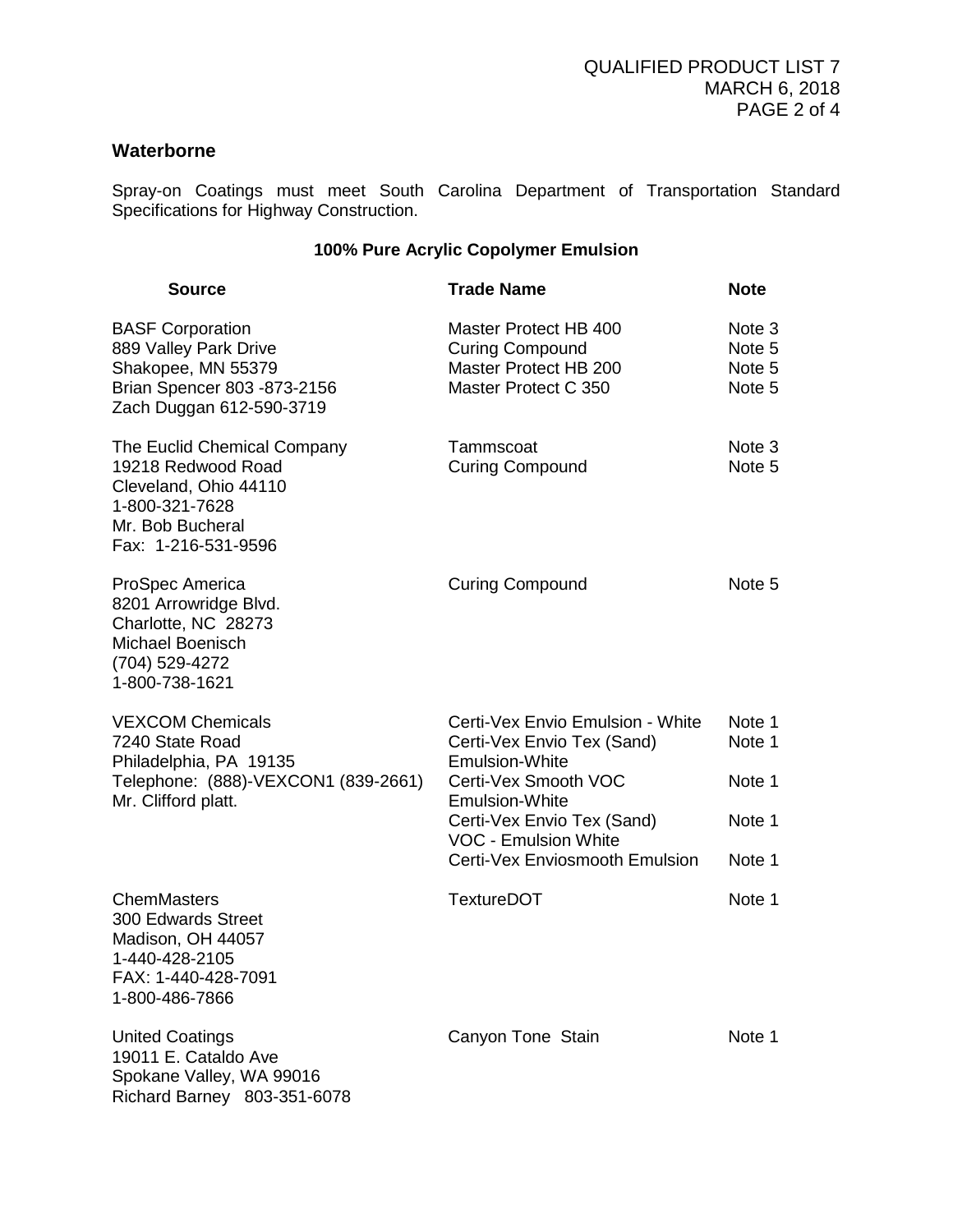125 GNS Court Roberta, GA 31078 1-478-836-3011 [www.poly-carb.com](http://www.poly-carb.com/) Ruolei Wang, PhD Tech. Service Leader [Rwang2@dow.com](mailto:Rwang2@dow.com)

Dayton Superior **Note 4**<br>
Chemical Corporation **Note 4**<br>
Acrylic Copolymer Chemical Corporation 636 South 66<sup>th</sup> Terrace Kansas City, KS 66111 1-864-224-8688 Mr. Guy Harrigan

Greensboro, NC 27405 Mr. Sid Oakes cell: (336) 324-0614 email: [sid.oakes@sherwin.com](mailto:sid.oakes@sherwin.com)

Sherwin-Williams **\*\*\*B42W810 Note 4**<br>1415 East Bessemer Ave. **Note 4** Concrete Texture Coating B97 Mote 4 Concrete Texture Coating B97

\*\*\*If painting cannot wait 28 days, allow the surface to cure 7 days and prime the surface with Loxon Conditioner.

MAPEI **Note 4 Elastocolor Coat** Note 4

1144 East Newport Center Dr. Dearfield Beach, FL 33442 Mr. Bruce Haller cell: (954) 637-5121 office: (954) 246-8520 email: [bhaller@mapei.com](mailto:bhaller@mapei.com)

## **BRUSH-ON Cementitious**

Brush-on Coatings must meet South Carolina Department of Transportation Standard Specification for Highway Construction and Accelerated Weathering Testing of 5000 Hours.

| <b>Trade Name</b>               | <b>Note</b> |
|---------------------------------|-------------|
| MasterSeal 581                  | Note 3      |
| MasterSeal 584                  |             |
| Mix (Both w/ MasterEmaco A 660) |             |
| <b>Curing Compound</b>          | Note 5      |
|                                 |             |
|                                 |             |